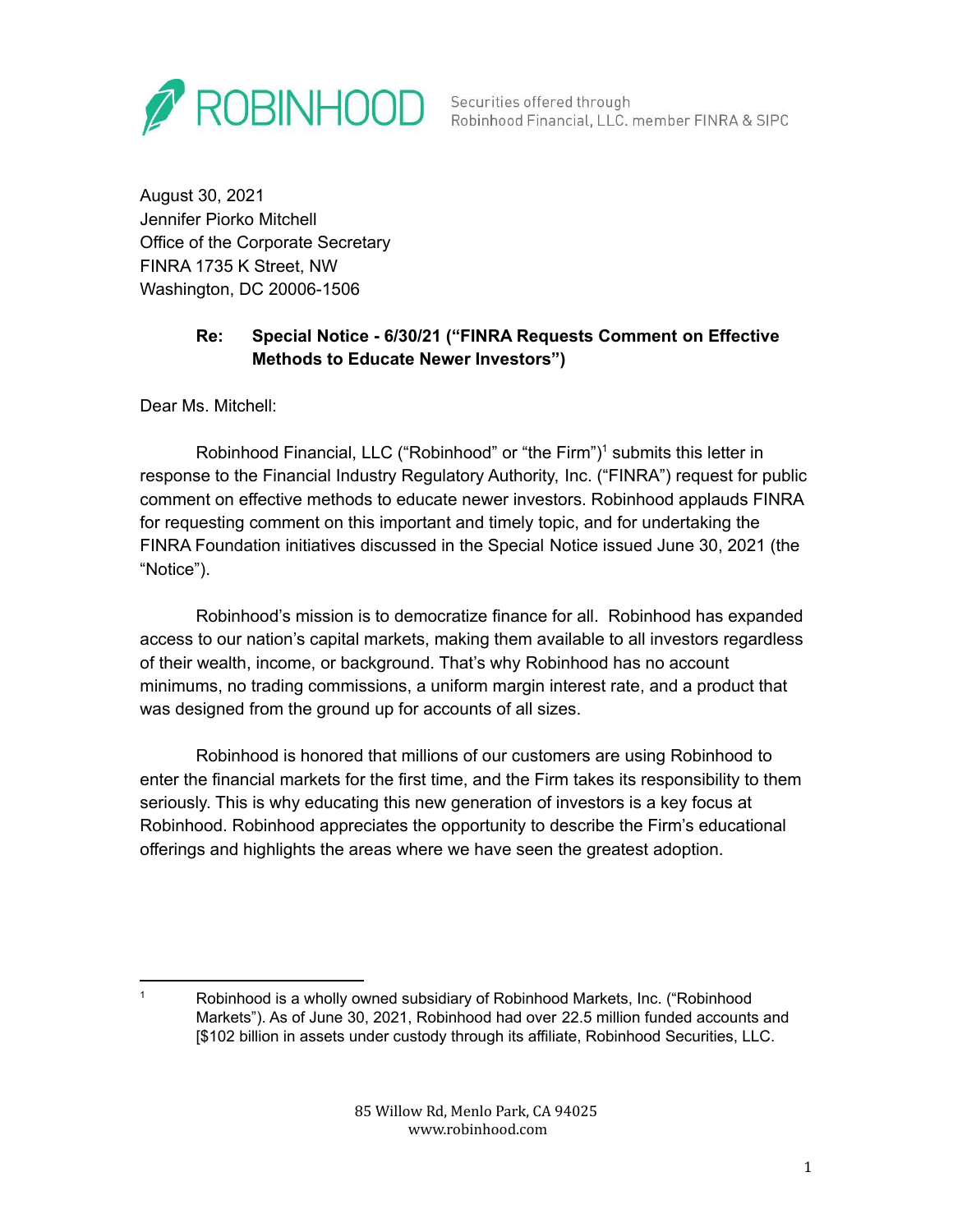

Securities offered through Robinhood Financial, LLC. member FINRA & SIPC

#### **I. Robinhood Learn**

Robinhood Learn ("Learn") is at the center of the Firm's effort to make investing more approachable and provide financial education to both our customers and to those who have not yet started their investing journey.<sup>2</sup> Learn is available to everyone on the Robinhood website and does not require a Robinhood account to access. Through Learn, Robinhood provides an extensive hub of educational articles for investors of every experience level in an easy-to-read format. We collect feedback from readers to understand whether the content was helpful, and this helps guide updates to our Learn articles.

Since we know millions of our customers are first-time investors, the Learn landing page highlights an "Investing 101" collection of articles to introduce fundamental investing concepts, including considerations to make before starting the investing journey, how investing can plant the seed for future financial success, an explanation of the mechanics of the stock market, an overview of the major asset classes, and several other topics.

Learn also has a dedicated section for "Options Trading Essentials" that explains the common uses of options, considerations to think about before trading these instruments, the risks associated with trading options, and numerous other topics. We understand that options trading is not for everyone, and we want to do our part to educate our customers so they understand the unique aspects and risks of this type of investing before deciding if it is right for them. To help with this, the firm hired an Options Education Specialist in September 2021 to focus on enhancing our educational offerings in this space.

Robinhood provides Learn to everyone to make investing more approachable and shorten the learning curve for the new generation of investors participating in the capital markets. The Firm currently has over 850 Learn articles to help with this goal and we believe that our approachable, digestible format resonates with our customers. From January 1, 2020 to March 31, 2021, we had over 8 million Learn page views.<sup>3</sup> The popularity of Learn demonstrates the benefits of breaking up complex or intimidating

<sup>2</sup> *See* <https://learn.robinhood.com/>

 $3$  We provide this statistic in response to Question 9 of the Notice asking for firm experiences regarding customer usage of the educational resources offered.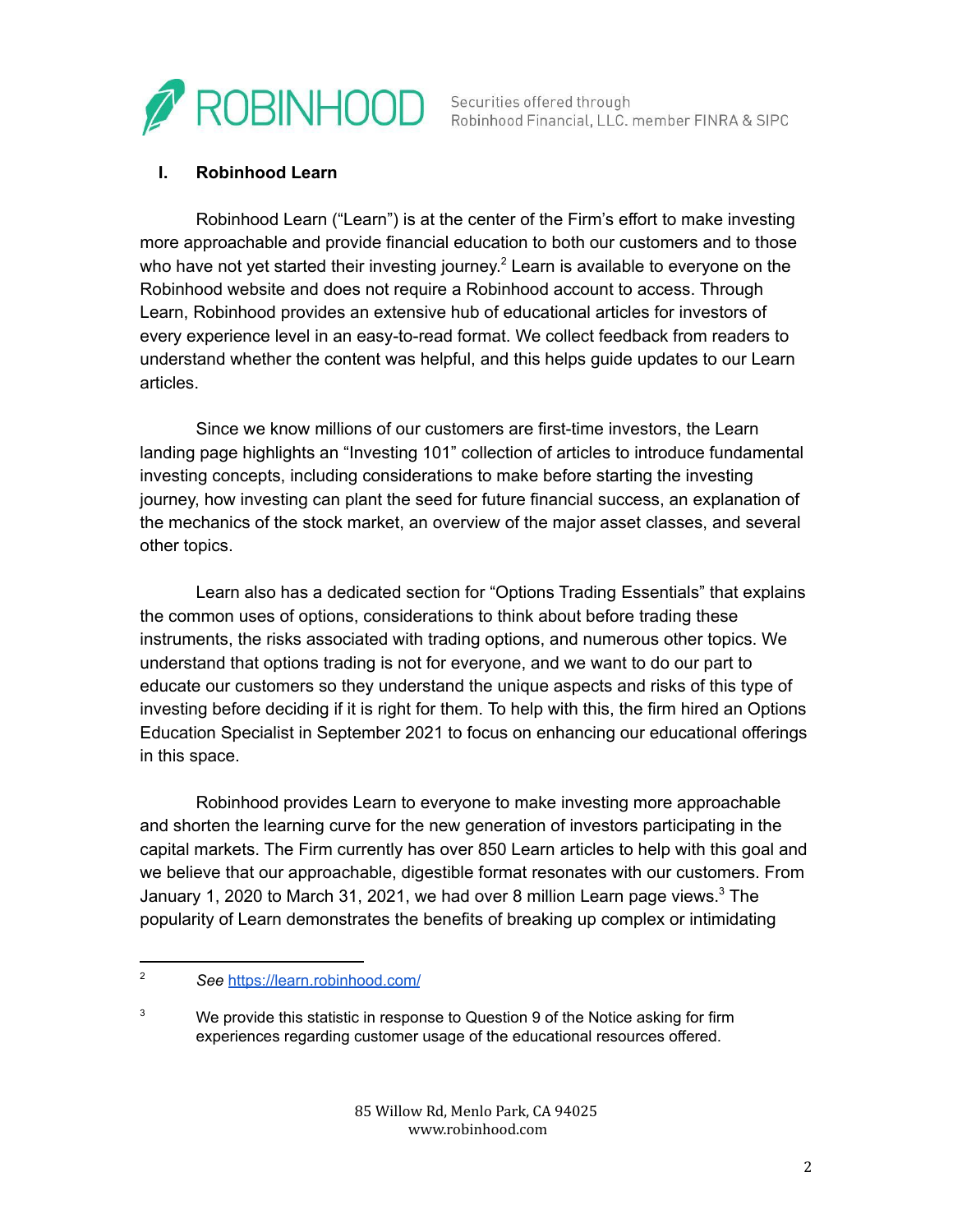

Securities offered through<br>Robinhood Financial, LLC. member FINRA & SIPC

concepts into smaller lessons that can be absorbed in small doses, making the learning process much less intimidating.

## **II. In-App Education**

In addition to the Learn website, Robinhood provides customers with news and educational content directly in the app to help our customers make informed investment decisions and learn about the markets at the same time they are looking to engage with the markets.<sup>4</sup> Robinhood has started integrating Learn into the app and will continue to increase the amount of the content accessible there. We recently rolled out interactive lessons that help customers learn and build a knowledge base as they are using the app. Our first lessons are focused on helping new investors learn the basics and getting started, and our next set of lessons will build on these topics. Also, through our newsfeeds feature, the Firm provides access to free premium news from sites such as *Barron's*, *Reuters*, and *The Wall Street Journal* to keep our customers informed of the latest news and events.

Additionally, Robinhood launched an "info labels" feature this year for certain securities that have special risks or considerations.<sup>5</sup> These labels highlight less common considerations for users before they invest in complex products, and fall into three general categories. The first category highlights leveraged, inverse, and volatility-linked exchange-traded funds that are designed for short-term investors, and are not typically meant for the buy-and-hold investor. $6$  The second category of info labels flags companies that have filed for bankruptcy since there is a greater risk of these securities losing some or all of their value. Lastly, there are info labels for stocks that have experienced recent elevated volatility based on a comparison of the closing price to the prices over the last year. These labels are designed to help our customers make better informed investing decisions. Robinhood hopes that by incorporating these educational

<sup>4</sup> In response to Question 1 of the Notice, providing educational content during the investment selection process is one of the most neglected areas in the field of investor education. We also believe this type of education has the highest potential to influence behavior of newer investors, in response to Question 4 of the Notice.

<sup>5</sup> *See* <https://robinhood.com/us/en/support/articles/info-labels/>

 $6$  Our research indicates that the majority of Robinhood investors are buy-and-hold investors.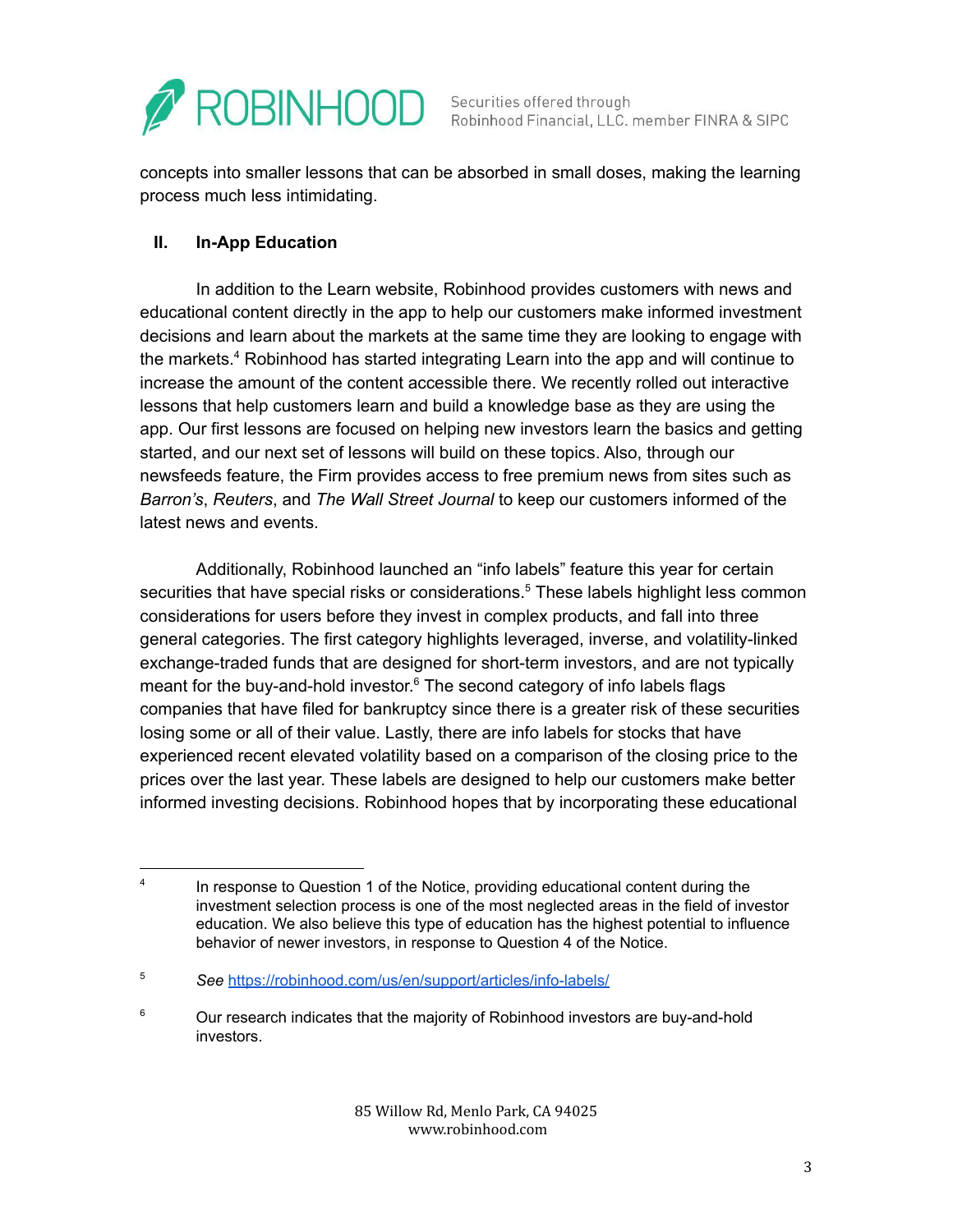

materials directly into the investment selection process they will be more timely and beneficial to our customers.

Specific to options, the Firm has rolled out content and tools to help customers learn more about these products and the various strategies available to those who qualify. The Discover feature provides educational content about common options strategies available to customers based on their expectation of the price behavior in the underlying security (*i.e.*, whether the customer thinks the price is going up, down, staying the same, or it could go up or down). There are detailed descriptions of the various single-leg and multi-leg strategies available on the Robinhood platform, including examples and considerations for monitoring positions once the position has been established. There are also educational flows presented to customers upgrading from Level 2 to Level 3 options approval to explain the mechanics of the additional trading strategies available at the more advanced level.

Complementing Discover and the upgrade educational experience, the options Profit & Loss Chart ("P&L Chart") visually represents an options strategy's theoretical profit or losses at expiration based on the price selected by the user.<sup>7</sup> This provides a simplified visual representation to help customers understand what their position may be worth at various prices if they hold the position until it expires. While most options traders do not hold positions to expiration, this tool provides a helpful way to gain some insight into what price movements in the underlying security would mean for the position at expiration. Again, with both of these options features we aim to provide timely educational content during the investment selection process to maximize the utility of the content.

## **III. Robinhood Snacks**

Robinhood Snacks ("Snacks") is another avenue for educating our customers and the general public about investing in a very approachable and entertaining format. Snacks is a curated digest of business news stories delivered both daily and weekly. Snacks can be accessed in written, audio or video formats, including via a podcast and newsletter, and allows subscribers to start their days with the top business news of the day in an accessible, digestible medium. Robinhood believes that this approach really resonates with the listeners and readers, as the Snacks Newsletter was opened over 200 million times in the first half of 2021, while the podcast had over 21 million

<sup>7</sup> *See* <https://robinhood.com/us/en/support/articles/profit-loss-chart/>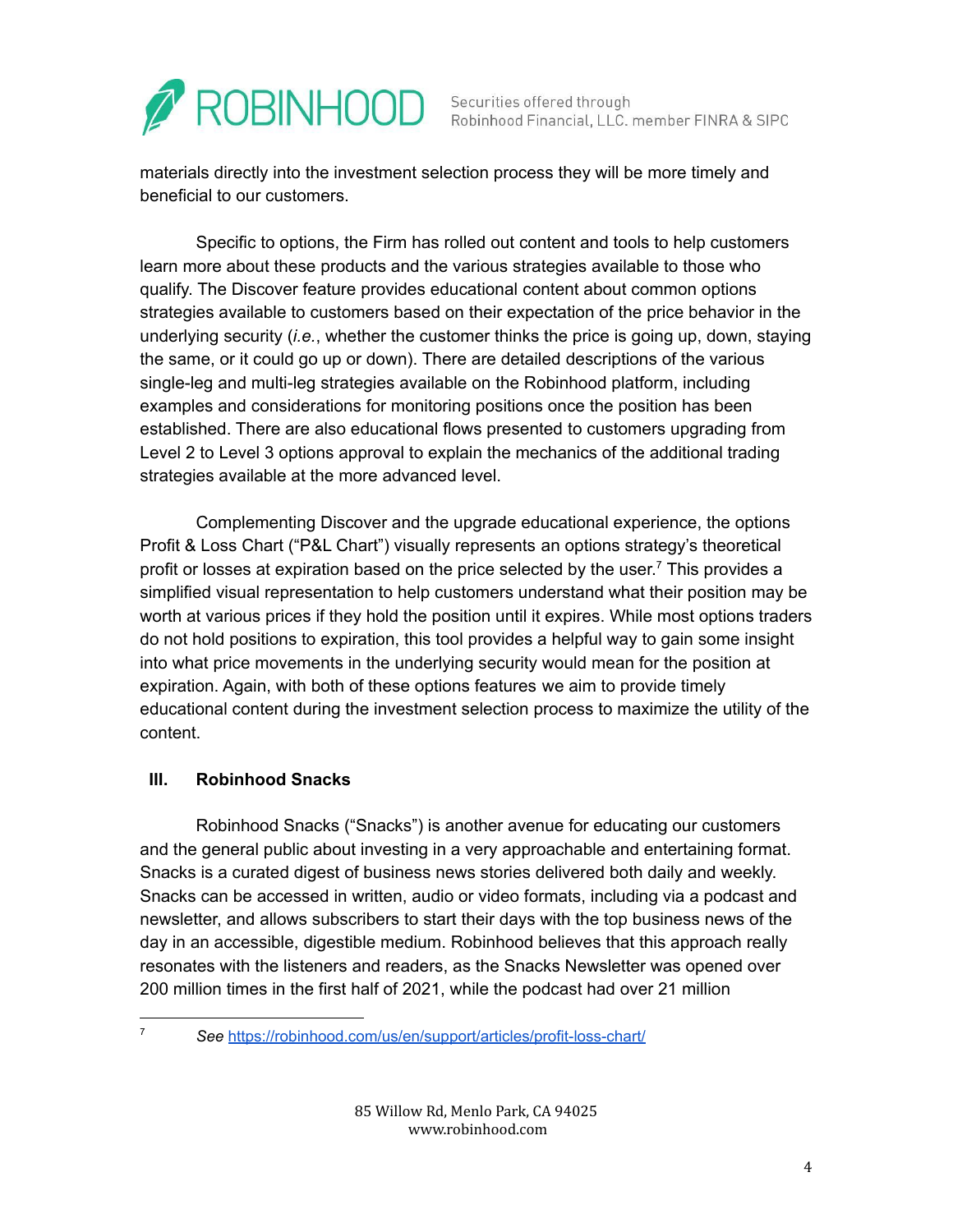

downloads in the same period.<sup>8</sup> The Firm is honored by the large number of investors who rely on the various Snacks offerings for their market news and education. Robinhood believes this success can be attributed in part to the focus on keeping the content understandable for people of all experience levels, and providing multiple formats for receiving the information to meet the Snacks consumers wherever they are.

# **IV. Third Party Education Partnerships**

To further our value that "Participation is Power" when it comes to financial literacy, we are making donations to four financial-education-focused nonprofits that align with our mission to democratize finance for all. These organizations are geographically dispersed and include Operation HOPE, Bay Area Financial Education Foundation, 8 Cents in a Jar, and Fit Money. We are proud to support the efforts of these organizations to improve financial literacy among young people and communities that have been underrepresented in the financial markets. Additionally, we're proud to be the first company to sign onto Operation HOPE's Investors' Bill of Rights, which calls for financial institutions and brokerage companies to provide greater financial literacy, knowledge and understanding to their customers. $9$  We will continue to explore additional ways we can partner with third-party organizations that share our passion for making financial education more accessible for those who have traditionally been locked out of the markets.

## **V. Say Technologies Acquisition**

Also aligning with our core value of Participation is Power, we recently announced the acquisition of Say Technologies ("Say") by Robinhood's parent company, Robinhood Markets. In addition to Say's proxy processing technology, the company brings a Q&A platform that lets everyday shareholders participate in company events like earnings by asking and upvoting questions that may be posed during the event. This will allow Robinhood customers to engage directly with participating companies and learn firsthand how company executives are thinking about the health and direction of their businesses. Robinhood believes providing customers with this sort of real-world experience and access is invaluable, and we are pleased to be able to offer this type of

<sup>9</sup> *See*  $8$  These statistics show the effectiveness of these channels as a means to increase investor knowledge among self-directed investors, as asked in Questions 2 of the Notice.

[https://blog.robinhood.com/news/2021/8/25/robinhood-signs-operation-hopes-investors-bi](https://blog.robinhood.com/news/2021/8/25/robinhood-signs-operation-hopes-investors-bill-of-rights) [ll-of-rights](https://blog.robinhood.com/news/2021/8/25/robinhood-signs-operation-hopes-investors-bill-of-rights)